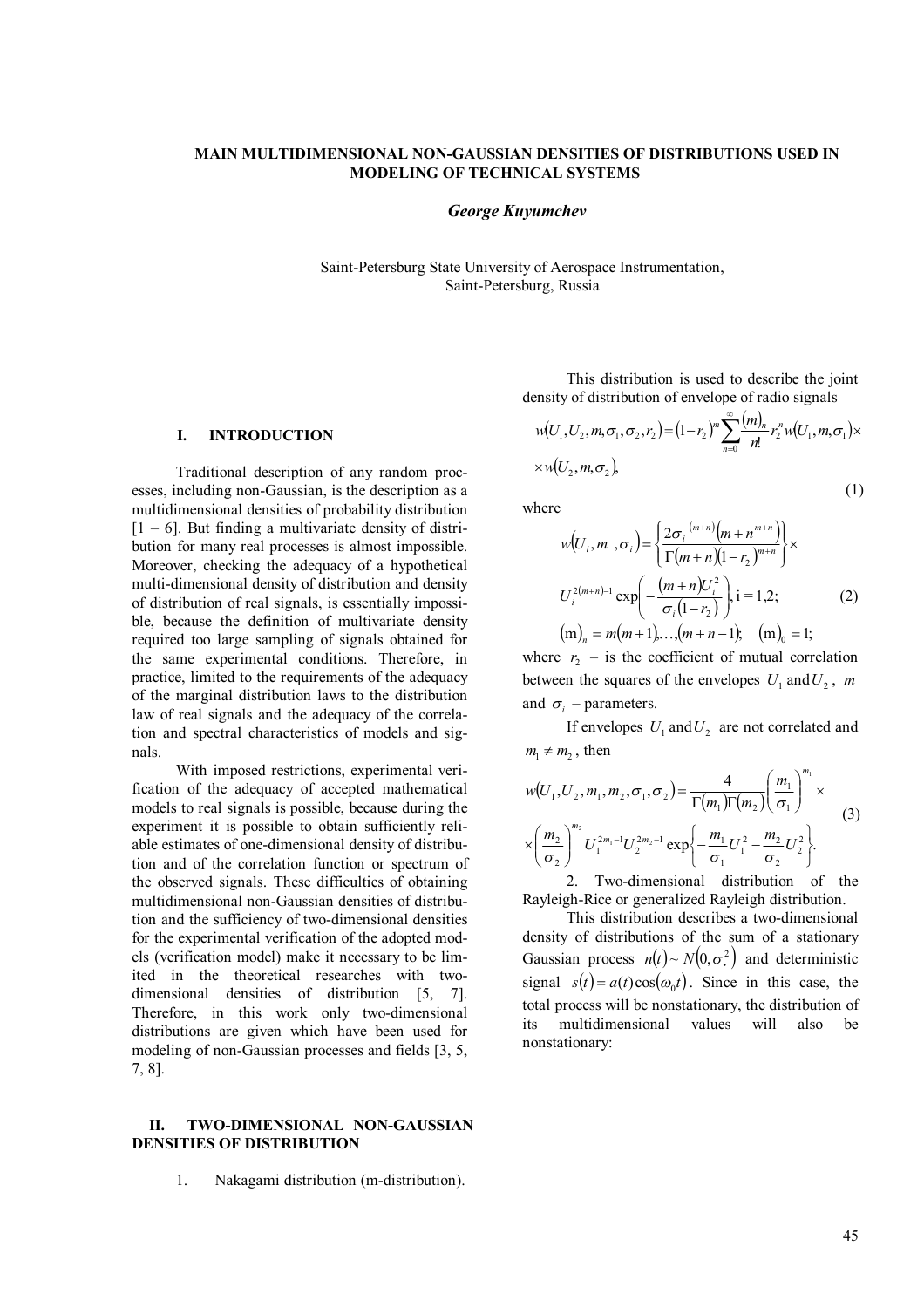$$
w(\xi_1, \xi_2, \tau, t) = \frac{\xi_1 \xi_2}{\sigma^4 (1 - R^2(\tau))} \times
$$
  
\n
$$
\times \exp \left\{ -\frac{\xi_1^2 + \xi_2^2 + a_1^2 + a_2^2 - 2a_1 a_2 R(\tau)}{2\sigma^2 (1 - R^2(\tau))} \right\} \times
$$
  
\n
$$
\times \sum_{m=0}^{\infty} \varepsilon_m I_m \left[ \frac{R(\tau) \xi_1 \xi_2}{\sigma^2 (1 - R^2(\tau))} \right] I_m \left[ \frac{a_1 - R(\tau) \xi_1 \xi_2 a_2}{\sigma^2 (1 - R^2(\tau))} \right].
$$
 (4)  
\n
$$
\times I_m \left[ \frac{a_2 - R(\tau) \xi_1 \xi_2 a_1}{\sigma^2 (1 - R^2(\tau))} r_2 \right],
$$

where  $\xi_1 > 0$ ,  $\xi_2 > 0$ ,  $\varepsilon_0 = 1$ ,  $\varepsilon_m = 2$ ,  $m > 0$ ,  $R(\tau)$  – is normalized correlation function.

If the deterministic signal is a harmonic oscillation of frequency  $\omega_0$  and amplitude  $U_0$ , then  $a_1 = a_2 = U_0$  and the density of probability distribution of a stationary random process  $\xi(t)$  becomes

$$
w(\xi_1, \xi_2, \tau) = \frac{\xi_1 \xi_2}{\sigma^4 (1 - R^2(\tau))} \exp\left\{-\frac{\xi_1^2 + \xi_2^2}{2\sigma^2 (1 - R^2(\tau))}\right\} \times
$$
  
\n
$$
\times \exp\left\{-\frac{U_0^2}{\sigma^2 (1 + R(\tau))}\right\} \sum_{m=0}^{\infty} \varepsilon_m I_m \left[\frac{R(\tau) \xi_1 \xi_2}{\sigma^2 (1 - R^2(\tau))}\right] \times
$$
  
\n
$$
\times I_m \left[\frac{U_0 \xi_1}{\sigma^2 (1 + R(\tau))}\right] I_m \left[\frac{U_0 \xi_2}{\sigma^2 (1 + R(\tau))}\right] \xi_1 > 0, \xi_2 > 0.
$$
  
\nWhen  $\tau \to \infty, R(\tau) \to 0$  expression (5)

simplifies

$$
w(\xi_1, \xi_2) = \frac{\xi_1}{\sigma^2} \exp\left\{-\frac{\xi_1^2 + a_1^2}{2\sigma^2}\right\} I_0 \left(\frac{\xi_1 a_1}{\sigma^2}\right) I_0 \left(\frac{\xi_2 a_2}{\sigma^2}\right) \frac{\xi_2}{\sigma^2} \times \exp\left\{-\frac{\xi_2^2 + a_2^2}{2\sigma^2}\right\}.
$$
\n(5)

3*.* Density of probability distribution of Laplace.  $w(\xi_1, \xi_2, \tau_2) = w(\xi_1, |\xi_2, \tau_2) w(\xi_2),$ 

(6)

 $w(\xi_1 | \xi_2, \tau)$  – conditional density of probability distribution;  $w(\xi_2)$  - dimensional density of probability distribution;

$$
w(\xi_1 | \xi_2, \tau) = \frac{\sqrt{2}}{\sqrt{\sigma_{\xi}^2 (1 - R^2(\tau))}} \exp \left\{ \frac{\sqrt{2} |\xi_1 - R(\tau) \xi_2|}{\sqrt{\sigma_{\xi}^2 (1 - R^2(\tau))}} \right\};
$$
  

$$
w(\xi_2) = \frac{\sqrt{2}}{\sigma^2} \exp \left\{ -\frac{\sqrt{2} |\xi_1|}{\sigma^2} \right\}.
$$
  
(7)

4. Log-normal distribution.

This distribution is most often used to describe the joint density of probability distribution of envelopes of input signals (information and interfering) of onboard radioelectronic systems:

$$
w(U_1, U_2, \sigma_1^2, \sigma_2^2, \mu_1, \mu_2, r_{12}) = \frac{U_1^{-1} U_2^{-1}}{2\pi\sigma_1\sigma_2\sqrt{1-r_{12}^2}} \times \n\exp\left\{-\frac{1}{2(1-r_{12}^2)} \left[ \frac{(\ln U_1 - \mu_1)^2}{\sigma_1^2} + \frac{(\ln U_2 - \mu_2)^2}{\sigma_2^2} - \frac{2r_{12}}{\sigma_1\sigma_2} (\ln U_1 - \mu_1)(\ln U_2 - \mu_2) \right] \right\},
$$
\n(8)

where  $\sigma_1^2$ ,  $\sigma_2^2$ ,  $\mu_1$ ,  $\mu_2$  – are dispersions and mean values of logarithms of envelopes components,  $\sigma_i^2 = \langle (\ln U_i - \mu_i)^2 \rangle; \mu_i = \langle \ln U_i \rangle;$ 

(9)

 $r_{12}$  – cross-correlation coefficient between the logarithms of envelopes components.

Average value of envelopes

$$
m_{U_i}(\mu_i, \sigma_i) = \exp\left(\frac{\sigma_i^2}{2} + \mu_i\right), i = 1, 2.
$$

(10)

Dispersion of envelopes

$$
\sigma_{U_i}^2(\mu_i, \sigma_i) = \exp(2\mu_i + \sigma_i^2) \left[\exp(\sigma_i^2) - 1\right], (11)
$$
  
where

where

$$
\begin{cases}\n\mu_i(m_{U_i}, \sigma_{U_i}^2) = \ln\left(\frac{m_{U_i}}{\sqrt{1 + \sigma_{U_i}^2 m_{U_i}^{-2}}}\right); \\
\sigma_i^2(m_{U_i}, \sigma_{U_i}^2) = \ln\left(1 + \sigma_{U_i}^2 m_{U_i}^{-2}\right)\n\end{cases} (12)
$$

The function of mutual correlation between the envelopes in the matching points in time is

$$
B_{U_1, U_2}^{(\tau)} = \int_0^{\infty} \int_0^{\infty} (U_1 - m_{U_1}) (U_2 - m_{U_2}) w(U_1 U_2) dU_1 dU_2 =
$$
  
= exp $\left(\mu_1 + \frac{\sigma_1^2}{2}\right)$ exp $\left(\mu_2 + \frac{\sigma_2^2}{2}\right)$  {exp $(r_{12} \sigma_1 \sigma_2)$  -1}.  
Correlation coefficient

$$
r_{12}(m_{U_1}, \sigma_{U_1}^2, r_{U_1U_2}) = \frac{B_{U_1U_2}}{\sigma_{U_1}\sigma_{U_2}} = \frac{\ln\left\{1 + \frac{r_{U_1U_2}\sigma_{U_1}\sigma_{U_2}}{m_{U_1}m_{U_2}}\right\}}{\sqrt{\ln\left(1 + \frac{\sigma_{U_1}^2}{m_{U_1}^2}\right)\ln\left(1 + \frac{\sigma_{U_1}^2}{m_{U_1}^2}\right)}}.
$$

One-dimensional log-normal probability distribution has the form

$$
w(U, \mu, \sigma^2) = \frac{1}{\sqrt{2\pi\sigma^2 U}} \exp\left\{-\frac{(\ln U - \mu)^2}{2\sigma^2}\right\}.
$$
 (13)  
Asymmetry coefficient  

$$
k_a = \sqrt{\exp(\sigma^2) - 1} \left(\exp(\sigma^2) + 2\right)
$$

(14)

Coefficient of kurtosis  
\n
$$
k_{\rho} = 3 + (\exp(\sigma^2) - 1)(\exp(3\sigma^2) + 3\exp(2\sigma^2) +
$$
\n
$$
+6\exp(\sigma^2) + 6),
$$
\n(15)

5*.* Two-dimensional density of probability distribution of envelope of stationary narrow-band normal random process